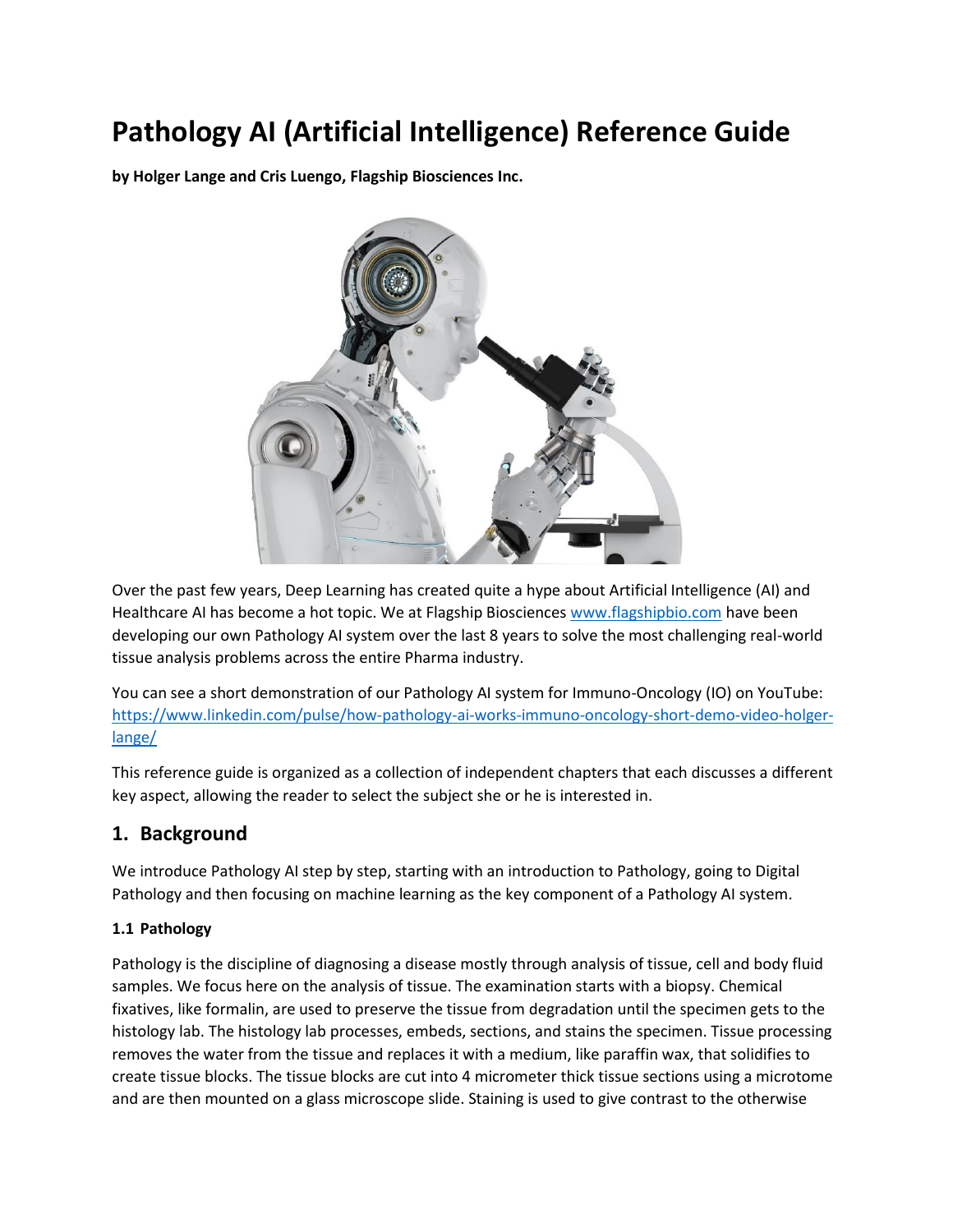transparent tissue section and to highlight the features of interest. The most common stain for light microscopy is Hematoxylin and Eosin (H&E) used to see the morphology of the cells. Hematoxylin stains the nuclei blue. Eosin stains the cytoplasm pink. ImmunoHistoChemistry (IHC) uses antibodies to visualize and quantify specific proteins. IHC often uses DAB (diaminobenzidine) to stain the protein in question brown and hematoxylin is used as a counterstain to visualize the nuclei. In light microscopy, the absorption of light by the DAB staining, which is measured as optical density, is propositional to the amount of proteins found in the cells. Appropriate protocols and controls need to be used that control the important variables from biopsy to staining. The histological slides are examined under a microscope by a pathologist. Pathology has several quite distinct subspecialties which correlate to the different tissue types, like prostate, lung or breast. Typically, H&E slides are used to determine the diagnosis, like cancer/no cancer, and a panel of IHC slides are used to determine the right treatment option, requiring an assessment of the protein expressions on the slides in form of a score. There are many different tests in Pathology, all characterized by tissue type and stain, and each of them, while based on complex cell distributions, only reports a single data point per slide, a diagnosis or a score.

#### **1.2 Digital Pathology**

Digital Pathology allows to scan the slides and replaces the microscope with a computer monitor. Digital Pathology by itself only provides the convenience of dealing with images instead of glass slides, but by digitizing glass slides to images it enables the use of image analysis and machine learning for tissue analysis.

#### **1.3 Pathology AI (Artificial Intelligence)**

A Pathology AI system is a computer program that assists pathologists in their work or provides automated pathology. The key capability of a Pathology AI system is to analyze digital slide images using image analysis and machine learning. Machine learning allows to learn a task from data, like providing a diagnosis or a score, or a subtask, like classifying cells into different cell types. There are many approaches in machine learning, including decision trees, random forests, and deep learning, on which we are going to focus in our discussion.

Over recent years, **deep learning** has created a hype about Artificial Intelligence (AI). Deep learning has overcome major challenges in computer vision, where the feature detection could not be implemented successfully by programming image analysis algorithms. A deep learning network is able to learn highly complex visual features just from the image data, achieving expert human performance. Deep learning requires a lot of data and a lot of processing resources. But recently, with the increase of processing power and in particular the use of GPUs it is now possible to train deep learning networks successfully. AlexNet was the first deep learning network that achieved the major breakthrough in 2012 by significantly outperforming all previous approaches on the ImageNet challenge, a large visual database designed for object recognition software research. Since then every year more efficient and higher performing systems are introduced. As pathology is a visual task it is more than understandable that deep learning is coming to pathology. There has been a Grand Challenge in Biomedical Image Analysis in 2016 and 2017, CAMELYON 16 and CAMELYON 17, on cancer metastasis detection in lymph nodes, which was clearly dominated and won by deep learning. Designing deep learning networks is very challenging, it is no longer about just finding the right hyperparameters, but to design new network topologies, it is an art! Therefore, many applications start out by re-using existing designs that have proven themselves in other applications, like the winner of the CAMELYON 16 challenge re-used the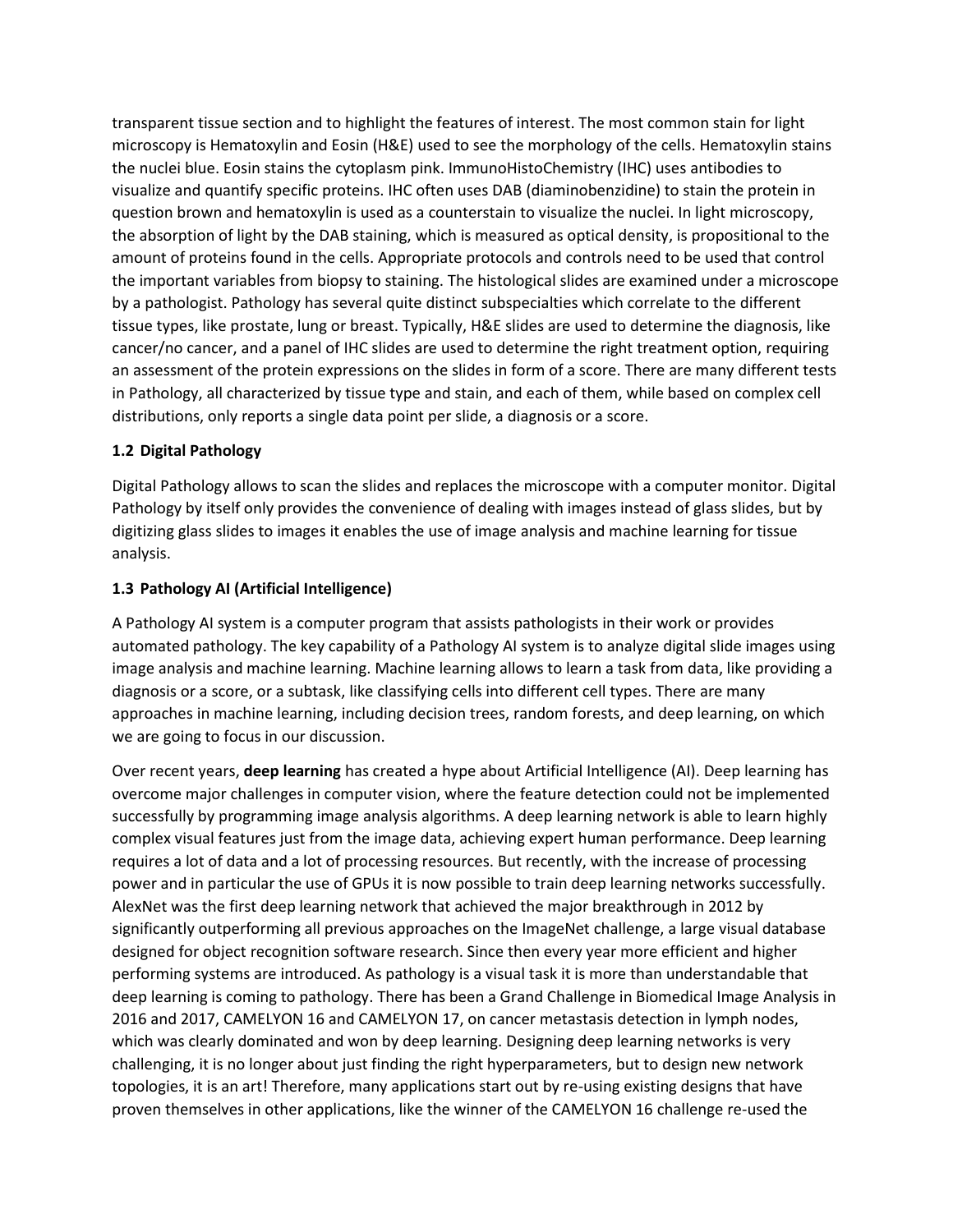GoogLeNet that won the ImageNet challenge in 2014. As we know pathology applications are different from a general-purpose image recognition task, a lot could be gained by hand-crafting an appropriate net topology for pathology applications, focusing on cell-data. Only in recent years, academia got started to work on digital slide images, but today most of them are driven by the hype about deep learning. Deep learning has great value where the feature detection presents a challenge for traditional image analysis, but it comes at a price: a) data sets for learning are expensive, b) risk of a bias from the training data and c) no transparency into the decision process.

**Decision trees** are like hierarchical flowcharts, they are very intuitive for humans and provide transparency into the decision process. Decision trees have many advantages: no data normalization, proper handling of missing data, heterogeneous data (numerical, ordered and categorical), intrinsic feature selection, multi-class, multi-output and fast predictions. Decision trees would be perfect for the use in medical devices, but the question is can they deal with the complexity of analyzing digital slides.

A natural extension of decision trees that provide more complex machine learning approaches are **random forests**. While random forests and decision trees share the same advantages, they give up on the transparency into the decision process, still the important features can be identified. Random forests had a lot of success winning Kaggle competitions that are used to evaluate different machine learning approaches, just before deep learning took the world by storm.

### **2. A Pathologist-centric Pathology AI system**



We propose a **system design** of a **pathologist-centric** Pathology AI (Artificial Intelligence) system, illustrated above, where the tissue analysis is semantically segregated into three distinct parts: 1) **cell detection**, 2) **cell classification**, and 3) **measurements which provide rich information data for tissue**, and where the **pathologists provide** their **expertise** in a natural way and the proper **controls** for the system.

We have learned from other applications, where lives are at risk as well, like autonomous driving, that **end-to-end Artificial Intelligence (AI) systems are not the solution**. While astonishing results can be demonstrated with up to 90% performance without having to know anything about the application (quite compelling), it becomes exponentially harder to get to 95% or even the 99% performance where it needs to be.

System designs for applications where lives are at risk are often based on a thorough understanding of the application using **semantic segregation** and **redundancy or control**. Semantic segregation basically means to divide the system into meaningful modules and then to use the right tools for the right tasks. Legal and regulatory considerations favor **assisted vs. automated use** and require **transparency into the decision process**.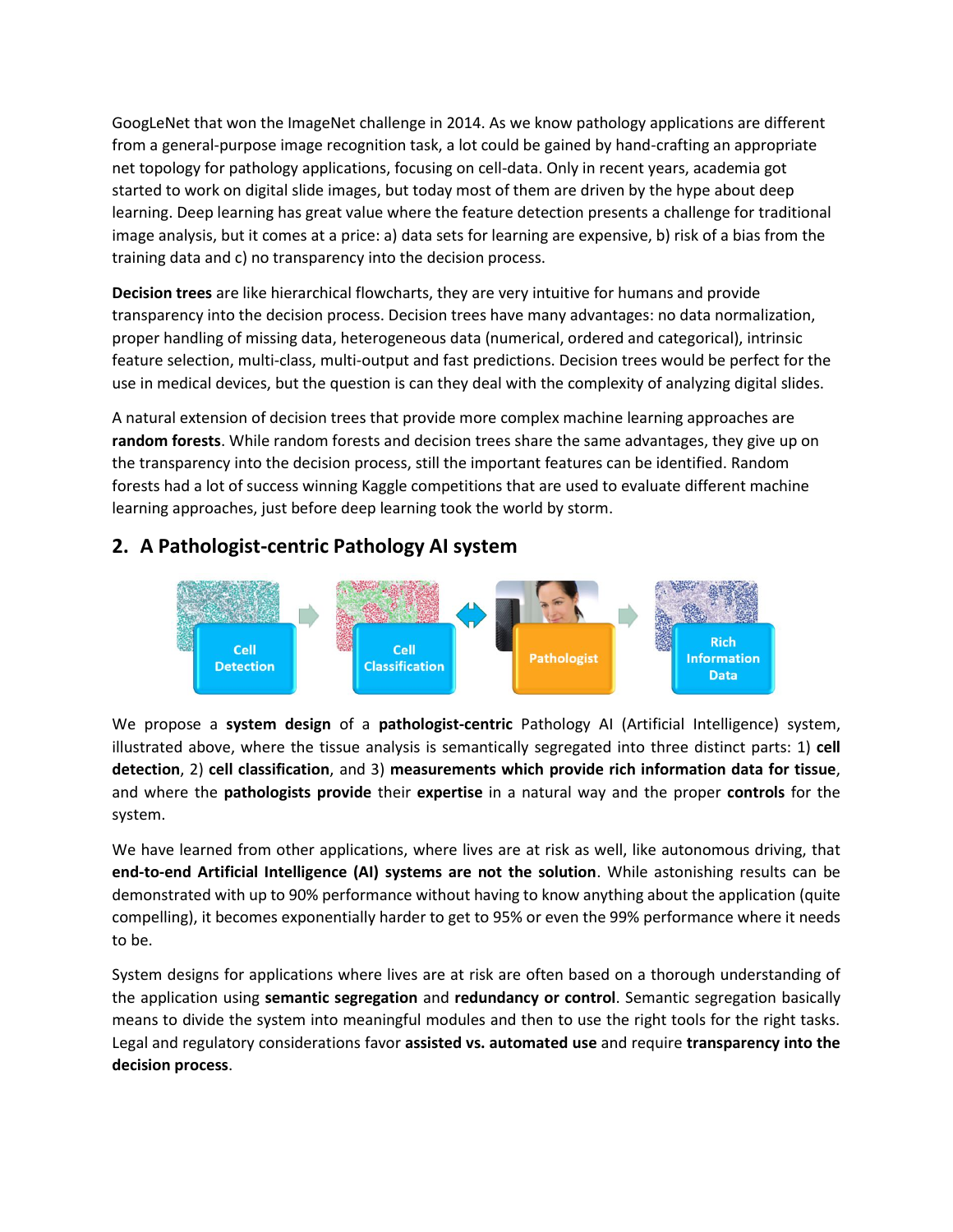Pathologists have been looking at the cells in tissue on histology slides for over 100 years to make their assessments and the characteristics of those cells are representative of the underlying biology. While the implementation details of a Pathology AI system might be too complex to allow transparency, a cell-based representation of the data allows pathologists to understand that data and to be able to interact with the system in a way that is intuitive to them. When we look at markup images of the detected cells in a histology slide, it seems clear that the detected cells contain all the information there is in a histology slide. In this way, **cells** are the perfect **abstraction layer** for a Pathology AI system.

**Cell detection** can be performed well by **traditional image analysis**, since the imaging process is very controlled and the content in an image is restricted to tissue which has been prepared using a controlled process (unlike other applications where traditional image analysis has its challenges, like autonomous driving, where we look at arbitrary objects in an uncontrolled environment). We are looking for cells that have a certain size, all which have 3 cell compartments (nucleus, cytoplasm and membrane) and which can only be stained by a small number of different stains that have distinct colors. Since computer vision is an area where **deep learning** has achieved major breakthroughs over the last few years, deep learning algorithms can be used in a meaningful way for cell detection.

**Cell classification** is a critical step that any Pathology AI system needs to accomplish somehow (even endto-end AI systems, just in a more obscure way) and that ultimately determines the complexity of the machine learning approach and the ability to understand the decision process. We propose a "patient type" based machine learning approach based on cell data, where **pathologists bring in their expertise** by using example regions for the different cell types to train classifiers for different patient types "on the fly". Our approach yields **excellent performance** and provides full **transparency into the decision process**. See the chapter "Machine Learning: Deep Learning vs Decision Trees" for a discussion on our machine learning approach.

#### **Proper controls** need to be provided by the **pathologists, verifying** the **cell detection** and **cell classification**!

With the cell detection and cell classification properly verified, all the **measurements that provide the rich information data for tissue** can then just be viewed as simple computer algorithms that can be verified properly during **software verification**.

Providing **rich information data for tissue** as the common data to develop specific **Diagnostics (Dx), Prognostics (Px) and Companion Diagnostics (CDx)** is key to enable Healthcare Big Data for pathology. See the chapter "Healthcare Big Data for Pathology" on what it takes to enable Healthcare Big Data for pathology and what it would look like.

### **3. Machine Learning: Deep Learning vs Decision Trees**

**Machine learning**, which provides the ability to **learn a task from data** (without the need of being programmed explicitly), is a key component of any Pathology AI (Artificial Intelligence) system. There are many different approaches in machine learning, reaching from simple decision trees to complex deep learning, each with its advantages and disadvantages.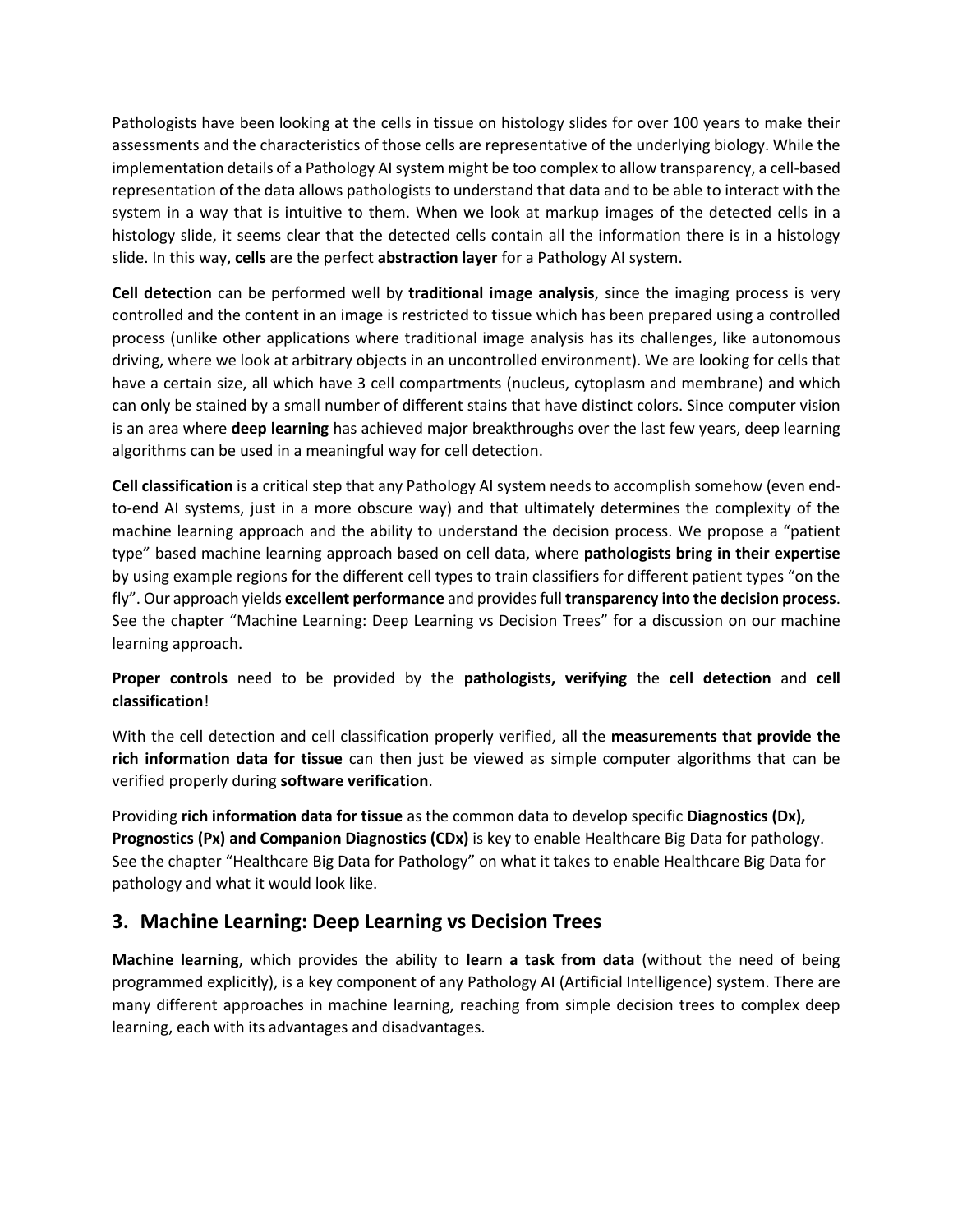

**Deep learning**, which allows to **learn highly complex visual features**, has created a hype about Artificial Intelligence (AI), as it was able to solve complex computer vision problems that we believed out-of-reach just a few years ago. As pathology is a visual task it is understandable that academia and "pure" technology companies are now working heavily on deep learning approaches for pathology.

The **key problem** for any Pathology AI system are the **variations between different patient types**. In a disease state, no two patient samples look identical. To distinguish between different cell types, which any machine learning system has to accomplish somehow (even if it is hidden in some obscure features in a deep learning network), we notice that the same cell type has different characteristics in different patients, which are often contradictory.

The example above shows two patients that are representative for two different patient types. Patient A has tumor cells that can be described as dense large nuclei and stroma cells that can be described as dense small nuclei. Patient B has tumor cells that can be described as dense small nuclei and stroma cells that can be described as sparse small nuclei. This illustrates nicely what we mean by contradictory characteristics. The stroma cells in patient A have the same characteristics as the tumor cells in patient B: dense small nuclei!

Let's first assume that our machine learning system consists of a **single classifier** that is **pre-trained** using a training set of **histology slide images**.

If we were to create a machine learning system that would be trained only on patients that have the same cell characteristics as patient A, the system would fail when it encounters a new patient type, like patient B. This illustrates the **bias** of machine learning systems that originates from the data used for training. We would need a **lot of training data** to make sure that the machine learning system would be able to learn the characteristics of all patient types properly. Getting a machine learning system from 90% performance to 95% or even 99% performance becomes exponentially harder as remaining exceptional cases are typically hard to come by.

Now if we were to create a machine learning system that would be trained on patients belonging to different patient types, like patient A and patient B, the system would have to learn somewhat **"contradictory" data**. We would need to use a **complex machine learning approach** that would be able to learn highly complex visual features with different contexts.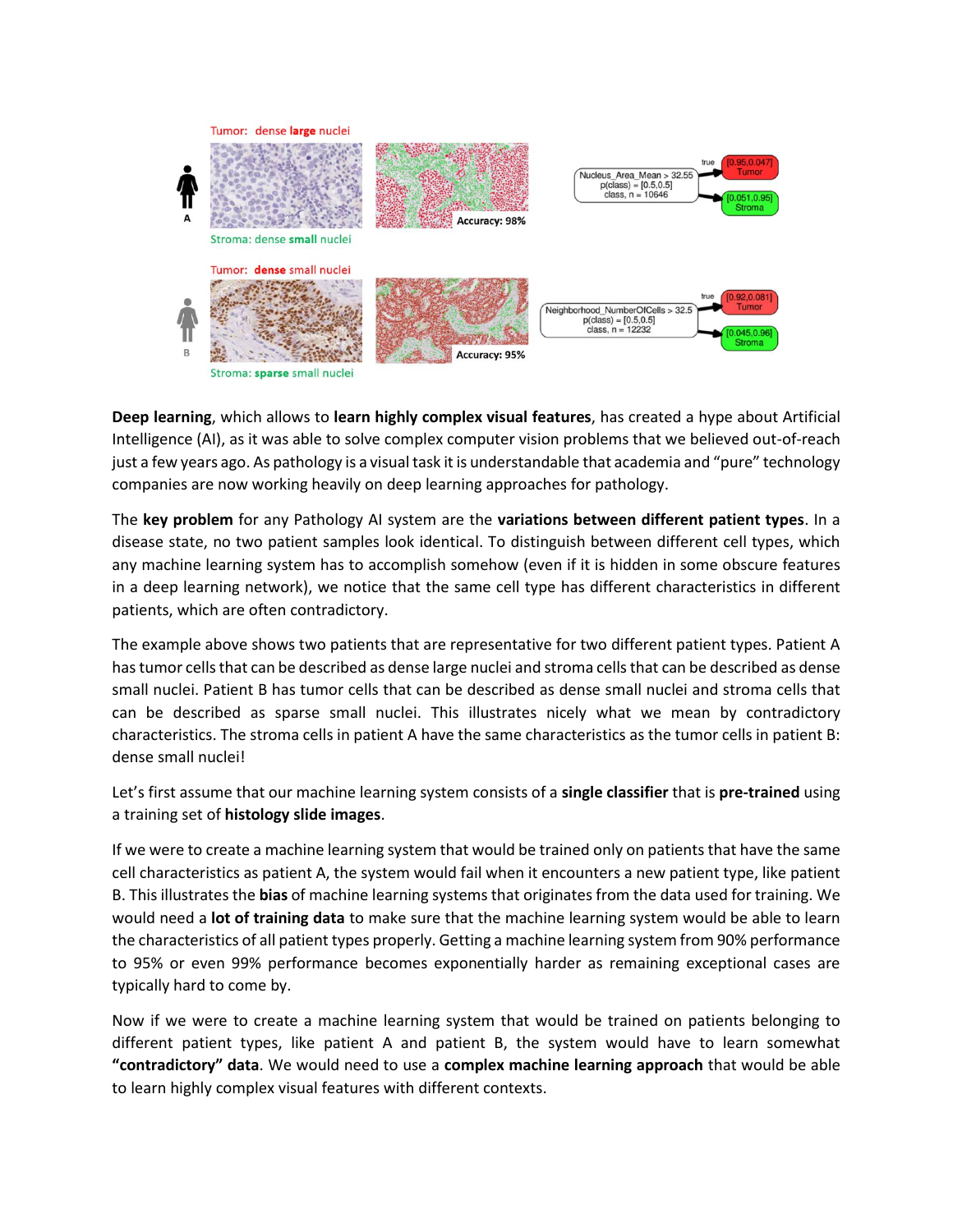#### **Obviously, deep learning would be right tool for that job.**

Unfortunately, deep learning provides **no transparency into the decision process**, which eventually will have to face some **legal and regulatory hurdles**, as pathology is used to make medical decisions which put human lives at risk.

If the variations between different patient types is the key problem, let's take that out of the equation.

Let's go with a machine learning system which uses **multiple "patient type"-specific classifiers** that **pathologists can train "on the fly"**. See the chapter "Pathologist vs Artificial Intelligence (AI): Competition or collaboration" for a discussion on why you would like to have a pathologist as part of your machine learning system. The training "on the fly" described here is how **pathologists** can best **provide their expertise** in a Pathology AI system.

In pathology there is no critical need to use machine learning to learn the visual features in histology slide. We are not looking at arbitrary objects in an uncontrolled environment, we are looking for cells that have a certain size and that have 3 cell compartments (nucleus, cytoplasm and membrane) and that can only be stained by a small number of different stains that have distinct colors. **Traditional image analysis** can do a good job **detecting cells** and **measuring** a wealth of **biology motivated features** that provide all the information there is in a histology slide.

Let's go with a machine learning system which is **based on cell data**, not pixel data.

That kind of a machine learning system requires **no training data**, yields **excellent performance** and provides **transparency into the decision process**!

Here is how it works.

1) When we encounter the first patient, like patient A, or a patient that belongs to a new patient type (identified in 2), like patient B, we **create a new "patient type"-specific classifier**. A pathologist, using his expertise, identifies a few **example regions** for the different cell types (e.g. tumor and stroma) and **trains a new classifier "on the fly"** that then is used to **classify all the cells on the whole slide**. Proper controls are implemented by having the **pathologist verify the proper classification of the cells**. New example regions are added and the classifier is retrained until the pathologist is satisfied with the cell classification.

2) With any new patient, we first **select the best classifier** from all existing "patient type"-specific classifiers that then is used to classify all the cells on the whole slide. A very simple and robust method that nicely illustrate the selection of the best classifier is to have a pathologist just identify an **example region** for one (or more) cell type(s) and select the classifier that provides the **best classification performance** on those regions. When the pathologist now verifies the proper classification of the cells, he may decide that the classification is not good enough, which means that the new patient belongs to a new patient type and a new "patient-type" specific classifier needs to be created (go to 1).

The example above illustrates nicely that if we were to create different classifiers for different patient types, represented by patient A and patient B, that a simple decision tree using just a single feature with a single threshold would provide excellent performance and easy interpretable decisions. The results obtained by machine learning match nicely what we have seen by eye, the separation between tumor and stroma cells in patient A is based on nuclei size and in patient B on density of cells.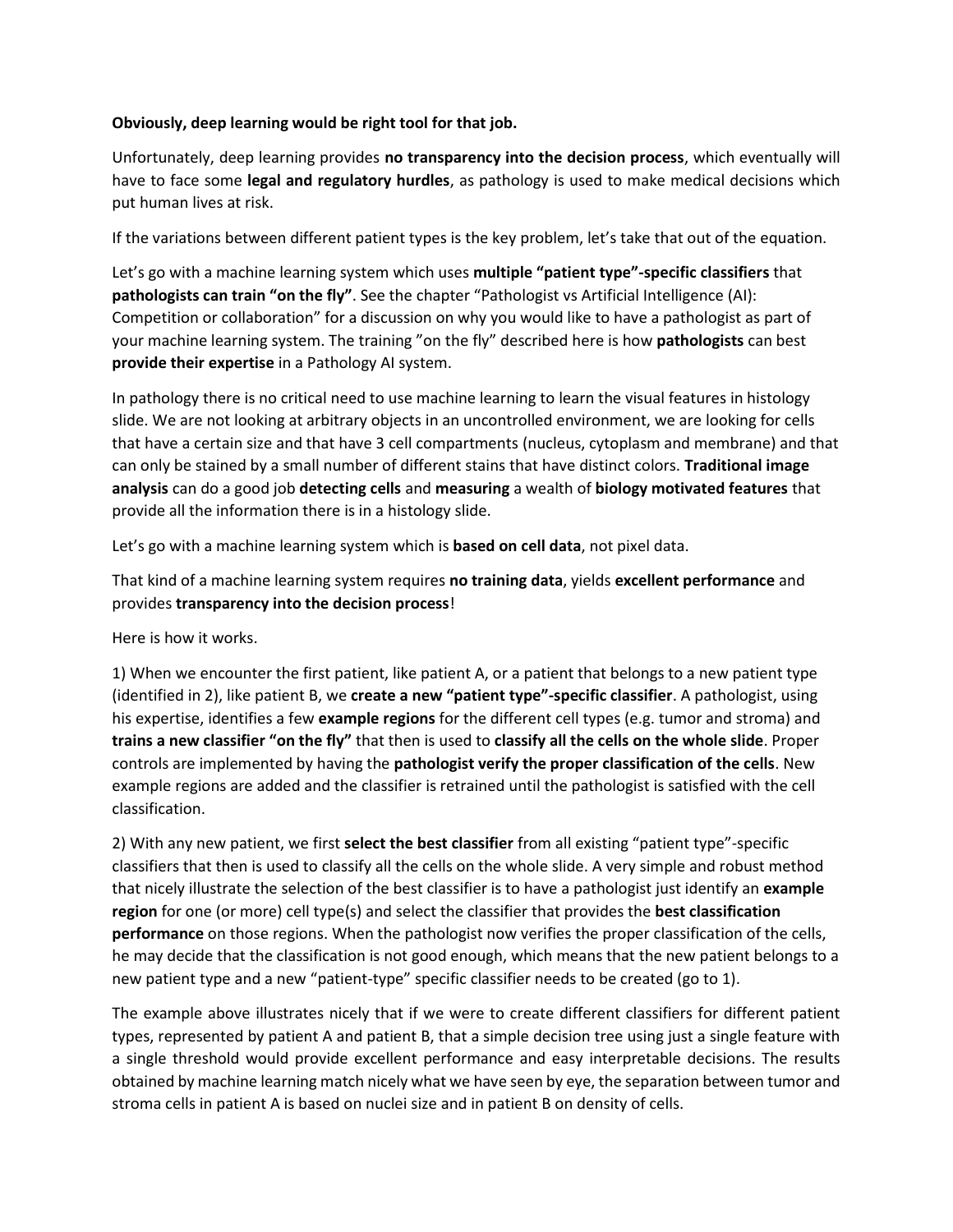Limiting the machine learning to a specific patient type and using cell data simplifies the machine learning problem considerably, providing excellent performance with **simple machine learning approaches** like **decision trees**, which consist of **easy to understand hierarchical flowcharts**, and only requiring data from very few regions for training. The training is ultra-fast and can be done "on the fly" in an interactive and iterative workflow. A decision tree based on biology motivated features provides **easy interpretable data** to biologists and pathologists and a **meaningful grouping of patients** by patient type.



## **4. Healthcare Big Data for Pathology**

Enabling Healthcare Big Data for Pathology requires moving from single-purpose, single-value pathology data to **general-purpose rich information data for tissue**.

**Manual Microscopy**, the current standard of care in Pathology where a pathologist examines a histology slide under a microscope, provides only a **single-purpose** (specific indication) **single diagnosis** (e.g. cancer/no cancer) or a **single score** (e.g. 0, 1+, 2+ or 3+) for an entire histology slide. This is a tremendous reduction in data. A histology slide typically has somewhere between 500,000 to over 1,000,000 cells with complex contextual biology (for example: heterogeneity on a slide) and cellular patterns (for example: tissue context as it relates to Immuno-Oncology) that contain significantly more information.

**Pathology AI** (Artificial Intelligence) systems need to be designed to provide **general-purpose rich information data** for tissue on which any number of single-purpose interpretations or scoring schemes can be implemented. Rich information data for tissue consists of cell-type (e.g. tumor, stroma) specific cell distributions with an abundance of measured features. The key to the value of this rich data is the list of biology based features (e.g. nucleus area size, cell density), which still allow for simple interpretation but capture all relevant information on the slide.

What would **Healthcare Big Data for Pathology** look like?

Imagine a **single test in a clinical lab** (for any given tissue type) where a standard panel of multiple markers provides consolidated rich information data for the tissue. This general-purpose rich information data would support **several specific Diagnostics (Dx), Prognostics (Px) and Companion Diagnostics (CDx)** by simply correlating the rich data to clinical outcome, without requiring creating or running a new test.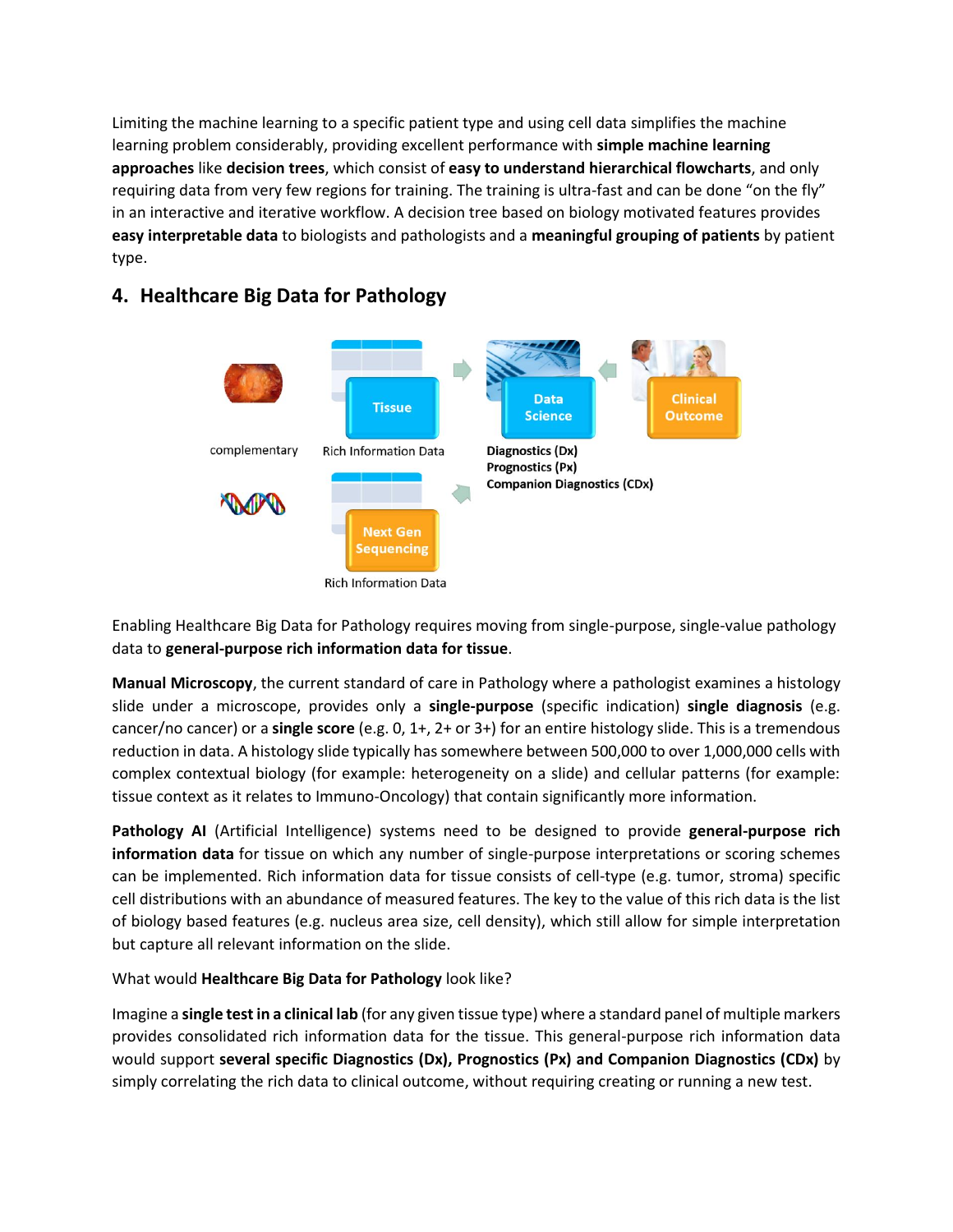**Treatment decisions,** including the full spectrum of all available drugs (and future drugs, see below), could be **based on such a single test** (solving a major problem in Immuno-Oncology). New **Diagnostic (Dx), Prognostic (Px)** and **Companion Diagnostic (CDx)** capabilities could be **created by clinicians in the field** by correlating existing or emerging health conditions with this "live" clinical database.

For **drug development**, rich information data for tissues would allow better characterization of patient populations, thus creating **smarter tissue and patient selection** strategies which would accelerate and lower the costs of new drug developments.

Rich information data for tissue may also be the **key for considerably simplified regulatory pathways**. In the traditional setting, every tissue type – stain – clinical outcome combination requires a different FDA approval, a costly and time-consuming endeavor. Basically, every Diagnostic (Dx), Prognostic (Px) and Companion Diagnostic (CDx) test needs its own complex FDA approval. However, it may be possible that a **simple FDA clearance per tissue type** would be sufficient for **rich information data** as we are dealing with **general measurements** which are **unrelated to clinical outcome**. During drug development, or when using big data in a clinical setting, you would just need to develop a **scoring scheme that links the already FDA cleared rich information data to clinical outcome**. This would be a much faster and less complex approach.

In the big data realm, traditional single-purpose, single-value pathology data has very limited utility for big data applications. However, general-purpose rich information data allows the full potential of tissue data to be realized in a similar manner as genomics data. General-purpose rich information data for tissue is easy to understand (by a biologist) and easy to access (it's just a database) using any **data science** platform, making it fairly strait forward to combine tissue data with other data sources such as **Next Generation Sequencing (NGS)**, another rich information data source complementary to tissue, and **radiology**.



# **5. Pathologist vs Artificial Intelligence: Competition or collaboration?**

People may think that an **automated Artificial Intelligence (AI) system for pathology that achieves a performance of 90% outperforms pathologists**. But those **pathologists are using microscopes** and the computational part humans are not good at would greatly benefit from the use of computers. So, is that the right comparison?

How good are pathologists actually? Anecdotally, it is interesting to see how pathologists, like nobody else, can agree with other pathologists, even though their diagnosis or scoring was different.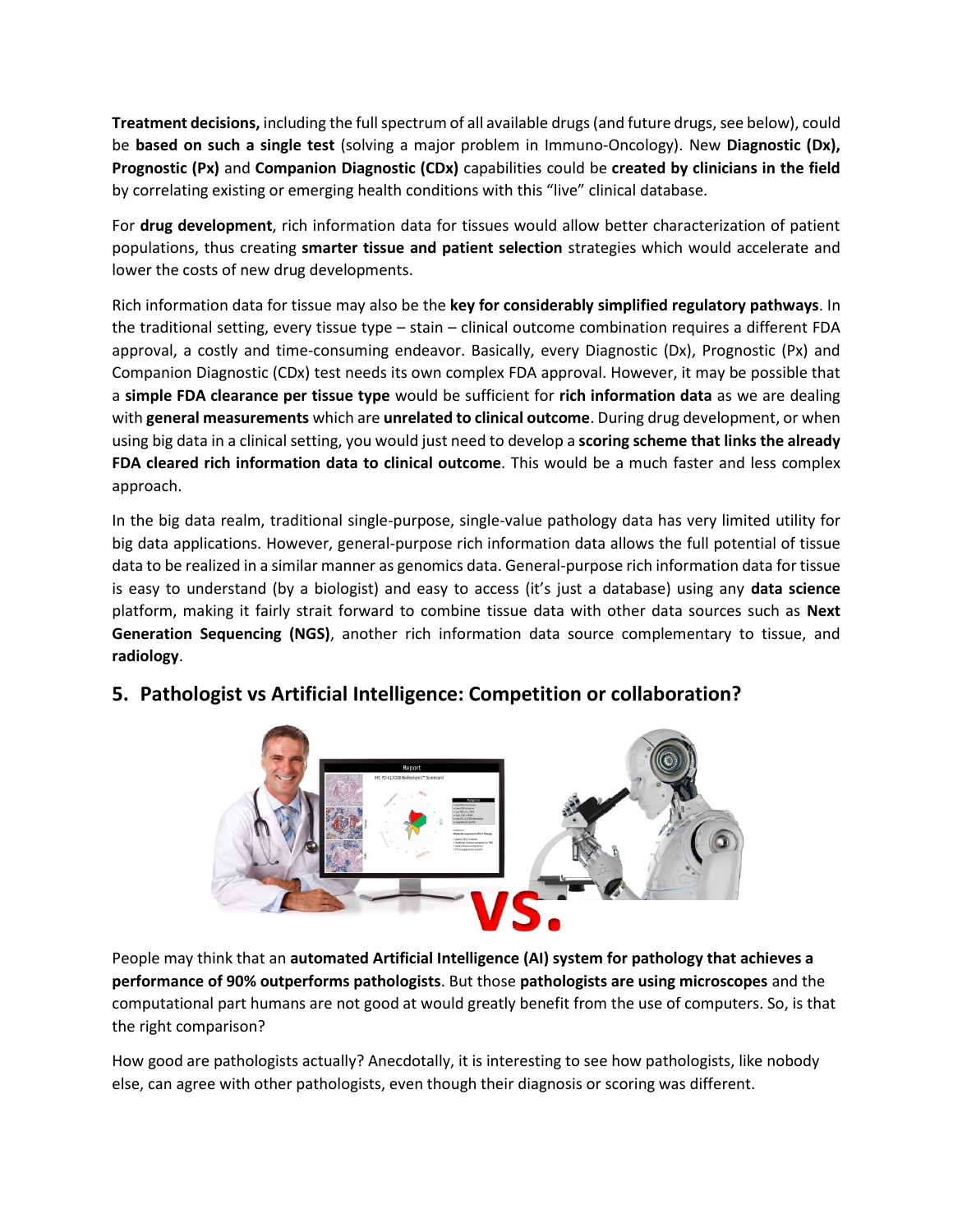**Pathologists agree on what they see in the tissue, based their expertise**, but have differences in how to get to the overall diagnosis or score, which is primarily a computational task.

In **Manual Microscopy**, the standard of care and current practice in Pathology, a pathologist "takes a look" at a histology slide under a **microscope**. To start with, microscopes are not FDA cleared medical devices (pre-date the FDA), different microscopes have different optics and even light sources (e.g. blue vs. orange light), and the microscopes in use are often not calibrated properly. Now we are asking the pathologists to assess **500,000 to over 1,000,000 cells** that can have considerable **heterogeneity** across the slide, and reduce that information to a very simple, diagnosis or summary score. For example, in the case of a very simple IHC scoring, we ask the pathologist to determine the **percentage of cells** (to be evaluated against a threshold, e.g. > 10%) of a certain **cell type** (e.g. tumor cells) that have a **staining** (e.g. DAB, that can be collocated with Hematoxylin) in a certain **cell compartment** (e.g. nucleus) that is above an **absolute threshold**. This is a very challenging computational task that obviously will lead to **high inter- and intra- pathologist variations**.

Furthermore, **Immuno-Oncology (IO)**, one of the major advances in drug development in recent years, requires the pathologist now to deal with **more stains**, look at **tissue context** and apply **more complex scoring schemes**. This is becoming **impossible** for a pathologist, if we just give him a microscope.

Obviously, we ask for a lot of things any human has a hard time doing, but a computer can do without a fault. With the **adoption of Digital Pathology**, which enables the analysis of images of histology sides by a computer, it is time to **replace the microscope with the right tools**!

Rather than going "all in" with an automated Artificial Intelligence (AI) system which replaces the pathologists, the use of **Artificial Intelligence (AI) as an aid to pathologists** allows **pathologists** to provide **high-performance high-complexity tissue analysis.**

The right tool for pathologists is a **Pathology AI** (Artificial Intelligence) system that uses **machine learning** for cell classification, where the **pathologists bring in their expertise about the tissue** (identifying the different cell types and verifying the proper cell classification), and have the **computer provide the computational tasks** of counting the cells, calculating objective measurements and complex scoring.

**Automated Artificial Intelligence (AI) systems will have a hard time to increase their performance to 95% or even 99%.** But that might be required to get close to the **performance of a pathologist using the right tools**.

The key problem for **automated Artificial Intelligence (AI)** systems for pathology are the **variations between different patient types**. In a disease state, no two patient samples look identical. To distinguish between different cell types, which any AI system has to do somehow (even if it is hidden in some obscure features in a deep learning network), we notice that the same cell type has different characteristics in different patients, which are often contradictory. This increases the complexity of the cell classification problem and requires **a lot of training data** to make sure all patient types are included and that there is no bias from the training data. Getting an automated AI system from 90% performance to 95% or even 99% performance becomes exponentially harder as remaining exceptional cases are hard to come by.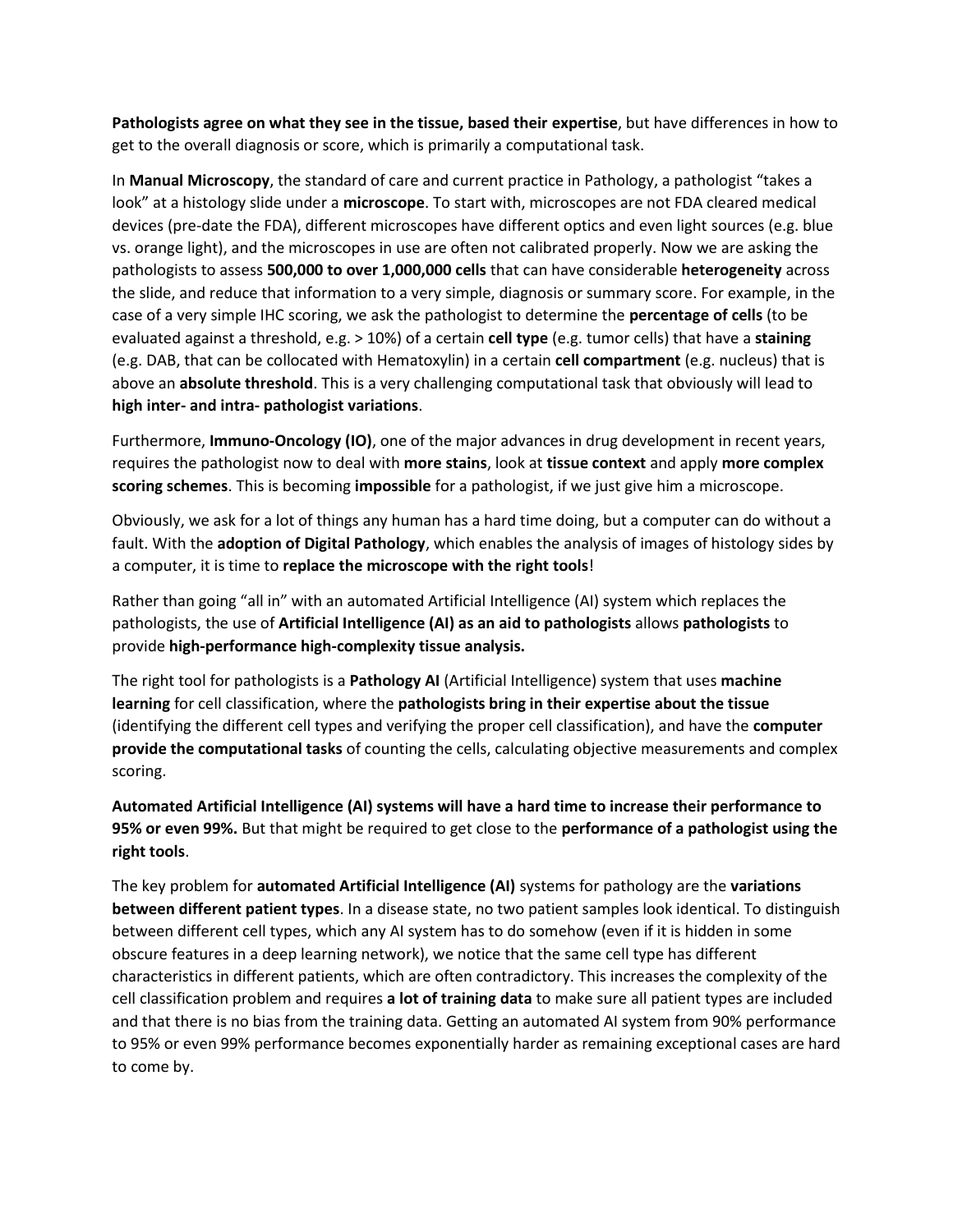The best way, and in our opinion the only viable way, to create enough training data at a reasonable price point, is if the **training data gets automatically generated as part of the standard clinical workflow**.

The **perfect intermediate step** between manual microscopy and automated Artificial Intelligence (AI) is to provide pathologists with the right tools, in form of the **Pathology AI** system described above, which as part of its normal workflow generates an **abundance of free training data** (Pathologist verified cell classification for the whole slide for all slides) that can be used to train an automated Artificial Intelligence (AI) system. As the **performance increases with more training data**, it becomes obvious when the time is right to commercialize an automated Artificial Intelligence (AI) system.

**Let's provide pathologists with the right tools, replace the microscope, not the pathologists!**



### **6. A Global Service Model**

**Tissue Image Analysis**is a 3-step process: Histology **Lab**, Digital Pathology (**DP**) and **Pathology AI** (Artificial Intelligence).

**Histology laboratories** create histology slides by processing, embedding, sectioning, and staining tissue specimens taken from biopsies.

**Digital Pathology** enables a **very simple global service model** for tissue image analysis. Histology slides are digitized to images using slide scanners. The histology slides and the images are created and remain at the local histology labs. **No need to ship tissue or histology slides!** Copies of the images can be shared conveniently and securely around the world and transferred to data centers for tissue image analysis. **No need to create data centers at local lab sites** (minimizing costs and burden on local IT)!

**Pathology AI** provides tissue data by analyzing images of histology slides using image analysis and machine learning. Since histology slide images are very large and processing can be quite complex, tissue image analysis needs to be performed at **High Performance Computing (HPC) data centers**. A central single HPC data center on-premises (most cost effective) can support a global tissue image analysis service provider from an operational perspective. However now that we are in the days of virtualization and cloud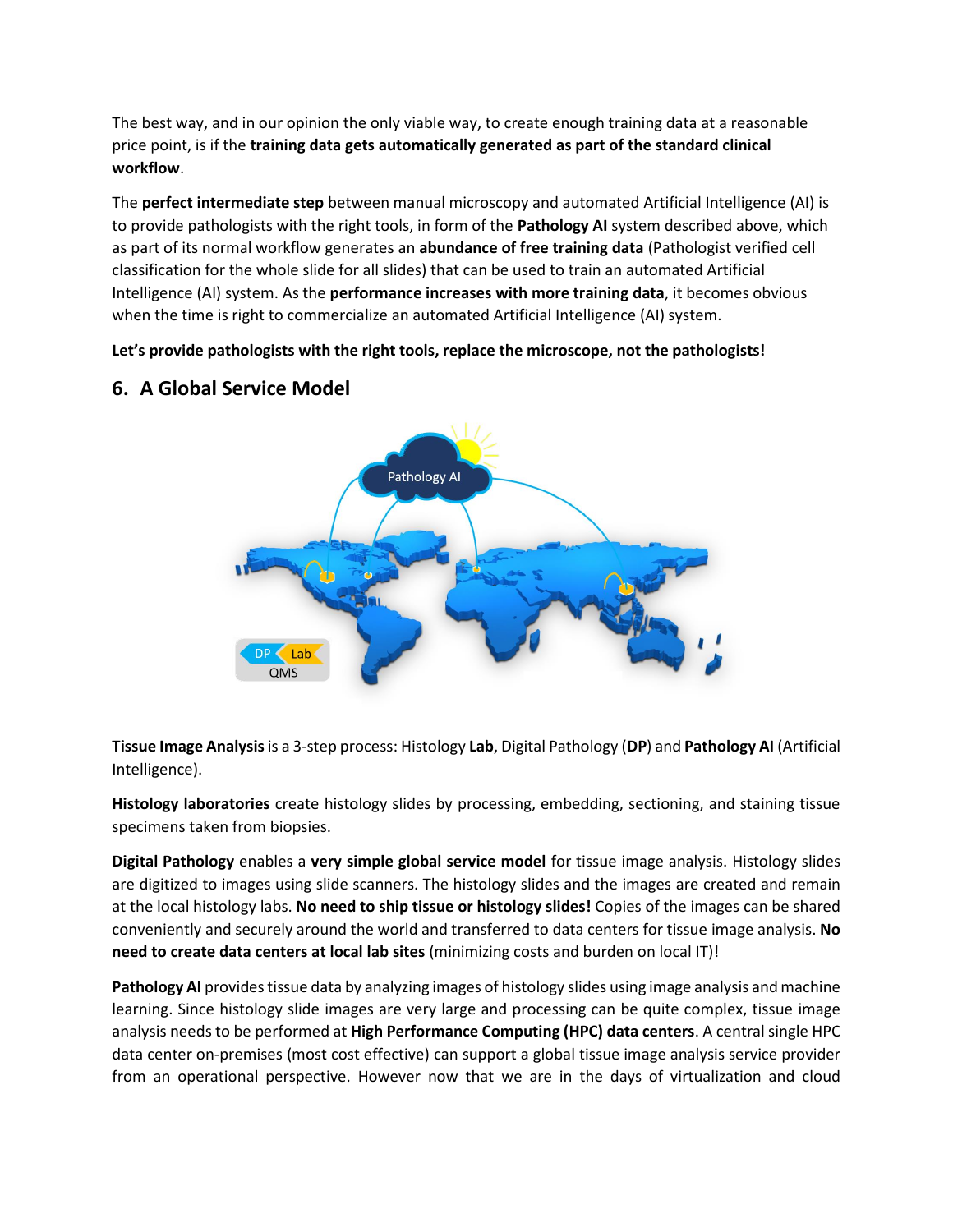computing, data centers can easily scale to distributed data centers and data centers in the cloud if needed.

The Pathology AI system itself needs to provide a convenient Digital Pathology interface for transferring images, running tissue image analysis, and viewing and managing the data. Histology labs only need a slide scanner to provide images of the histology slides.

A key challenge for this model is the **regulatory environment**, which depends on both the **country** (e.g. US, Europe, China) and the **intended use** of the tissue data (e.g. **research**, **Clinical Trials**, or clinical **Diagnostics (Dx), Prognostics (Px) or Companion Diagnostics (CDx)**).

**Tissue image analysis service providers** need to have a thorough understanding of **how to run a histology lab, Digital Pathology and Pathology AI in a regulated environment** (e.g. CLIA, CAP, FDA single-site medical device in the US). They must have an established **Quality Management System (QMS)** with the appropriate **Standard Operating Procedures (SOP)**.

Tissue image analysis service providers can scale from a **single-site central lab model** to a **multi-sites model** by providing any histology lab the **appropriate SOPs** and training to achieve a seamless integration between each site's QMS.

**Global service providers** need to be able to **operate internationally**. For service providers already operating successfully in the US, which has high regulatory standards, scaling internationally is often straight forward. The service provider will need to work with regulatory experts in the other countries (many consultant companies are available) to comply with the **local regulations** and provide a **localization of their QMS**.

Digital Pathology is a **game changer** for how we think about a service provider **setting up their global network of histology labs**. With the adoption of Digital Pathology, virtually any histology lab in the world with a slide scanner can become part of a global tissue image analysis service provider's network. It comes down to just establishing the global service provider's SOPs. **Sites around the world can quickly be added to the network**, **driven by business opportunities and strategic partnerships.** There is no need to set up and operate a large global network of pre-selected sites. If you want to work with a specific histology lab, simply add it to the network.

### **7. Pathology AI under a Central Lab Model**

A **Pathology AI system** with an intended use for clinical **Diagnostics (Dx), Prognostics (Px) or Companion Diagnostics (CDx)** can be commercialized under a **central lab model** either as a **Lab Developed Test (LDT)** or a **single-site medical device**.

Compared to the development of a commercially-distributed medical device, a **central lab model** can provide **agile** and **cost-effective alternatives** and a **smart intermediate step** (or two) **to a commerciallydistributed medical device**. See the chapter "Pathology AI as a Medical Device" for a discussion on what it takes to commercialize a Pathology AI system as a medical device.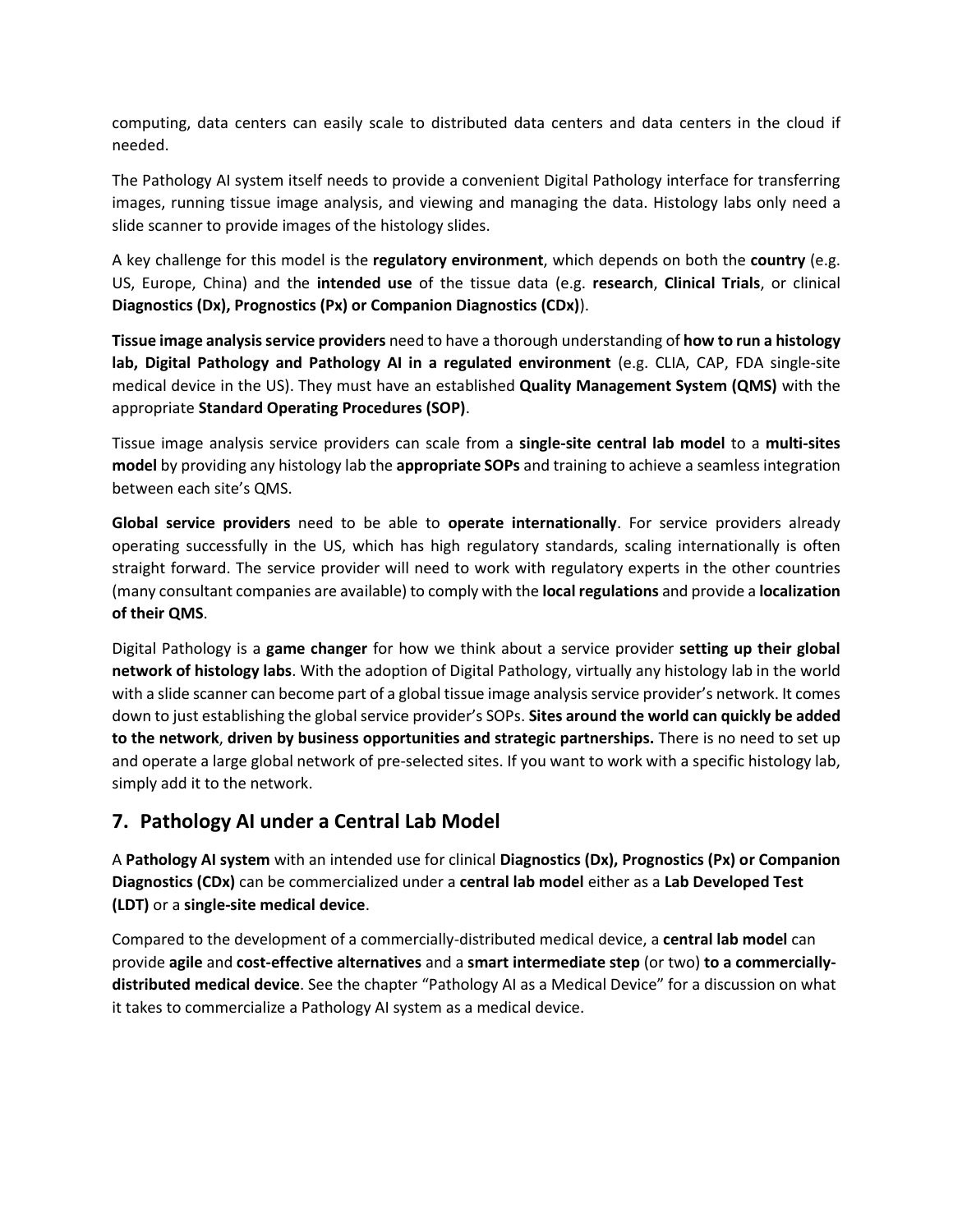

In a **central lab model**, local clinical laboratories across a country send their tissue samples for testing to a central national laboratory and get the test reports back. **A single-site laboratory can provide an effective distribution channel to an entire country!** In the US, a similar reference lab model is already well established for complex IHC testing. See the chapter "Global Service Model for Tissue Image Analysis" for a discussion on what it takes to **scale** from a single-site central lab model to a **global multisite model**.

Central laboratories (single- and multi-sites) need to establish a Quality Management System (QMS) to perform Digital Pathology and Pathology AI in a regulated environment. Only the central laboratories need to adopt Digital Pathology and buy a slide scanner. **No dependency on the adoption of Digital Pathology for any other laboratory!** The local laboratories just need a computer and an internet connection to be able to view the images of the histology slides and access the data and reports.

Clinical laboratories in the US can provide a Pathology AI system as a **Lab Developed Test (LDT) under CLIA regulations and CAP standards**.

A LDT can be assembled using different lab-specific components that do not need to be medical devices. Any slide scanner that can be found in the laboratory, and  $3<sup>rd</sup>$  party software, like Photoshop, can be used to build a validated LDT. **No need to manufacture the Pathology AI system as a medical device!** 

Pathology AI systems can move seamlessly from research to a clinical laboratory. Pathology AI applications can be developed as research prototypes until they show clinical utility in an exploratory setting. The prototype can then be brought into the clinical laboratory as a LDT and be distributed under the central lab model. **Implementing a LDT is fast and cost-effective!** The major effort and costs are in the CLIA or CAP validation of the LDT.

A LDT provides the opportunity to gather **clinical utility** and **safety data** in a real-world, but highly controlled setting, that helps to **build confidence in this new technology** for clinicians, regulators, and payors, alike. The clinical data will show if there are any issues before engaging in a costly commercialization as a medical device, therefore a LDT can be used as a **risk mitigation** for the development of the medical device. Since the LDT and the medical device are based on the same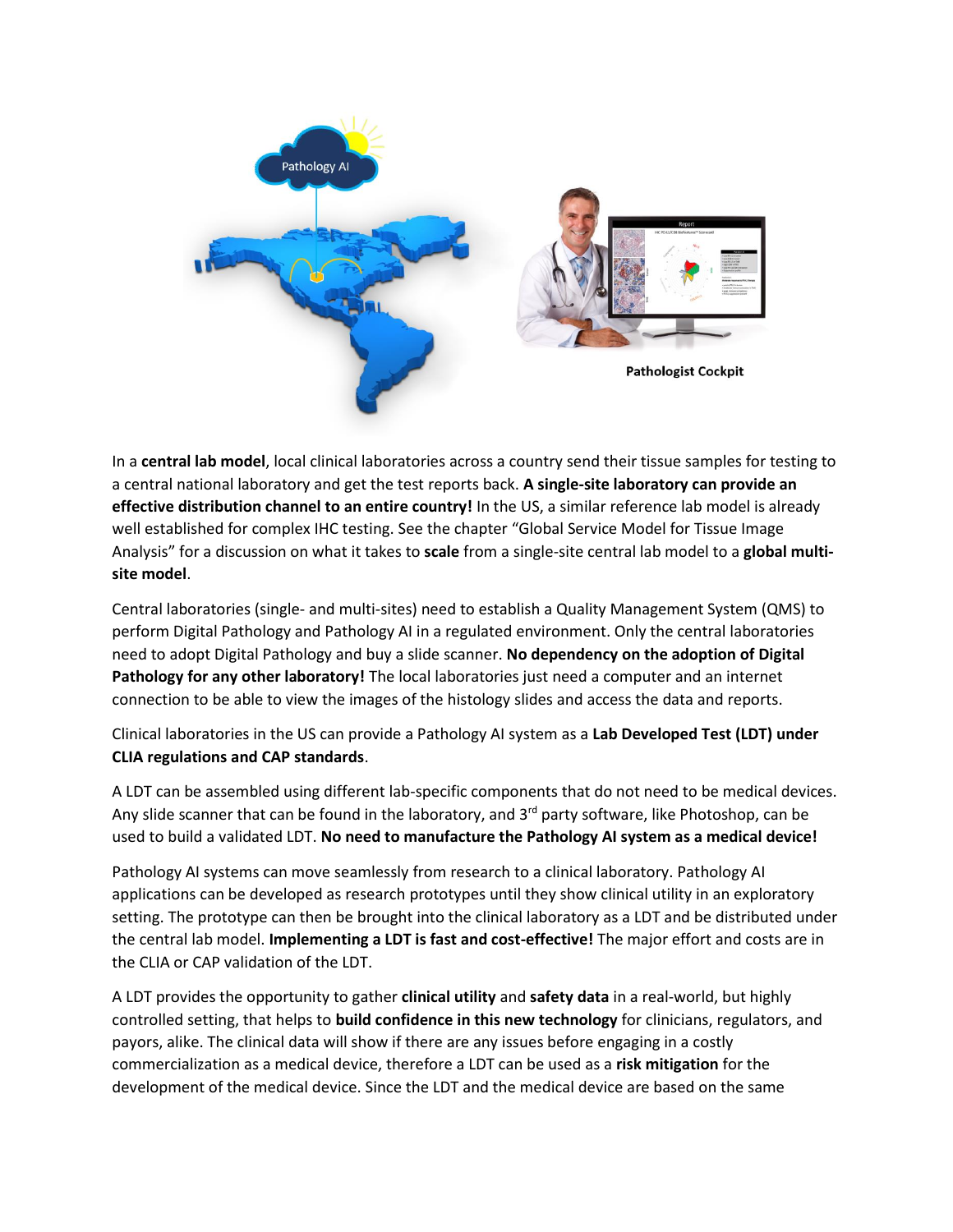algorithm producing the same data, the **clinical data obtained by the LDT** could be **used to support the regulatory approval of the medical device**.

Another material incremental step from a LDT to a commercially-distributed medical device is a **FDA approved single-site medical device**.

A FDA approved single-site medical device requires that the clinical laboratory adds **design controls** to the development (think assembly) of the LDT (not to the development of its components) as well as it needs to obtain a **regulatory approval** based on **site-specific clinical studies** that can be more comprehensive than a CLIA or CAP validation for the LDT. Still there is no need to manufacture the Pathology AI system as a medical device! The increased rigor in the design controls and validation studies allows to build further confidence in this new technology.

Expanding the use from a FDA approved single-site medical device with proven performance to a FDA approved commercially-distributed medical device, breaks down the regulatory approval into two smaller meaningful steps. Therefore, this is a good **risk mitigation** for the regulatory approval of the commercially-distributed medical device. Assuming that the medical devices share the same intended use, the same medical device definition and especially the same algorithms, the only burden left on the regulatory approval of the **commercially-distributed medical device** should be the manufacturing of the Pathology AI system as a medical device and performing the multi-site reproducibility studies. **A lot of work, time consuming and expensive, but very low risk!** Compare that to developing a medical device from scratch.

When a medical device is needed, but the **business case** for a commercially-distributed medical device is **a challenge**, for example when the patient populations are limited, like in the case of second line therapy indications (now quite frequent in the Immuno-Oncology space), or rare diseases, a commercialization as a single-site medical device under a central lab model can provide a viable alternative.



# **8. Pathology AI as a Medical Software Device**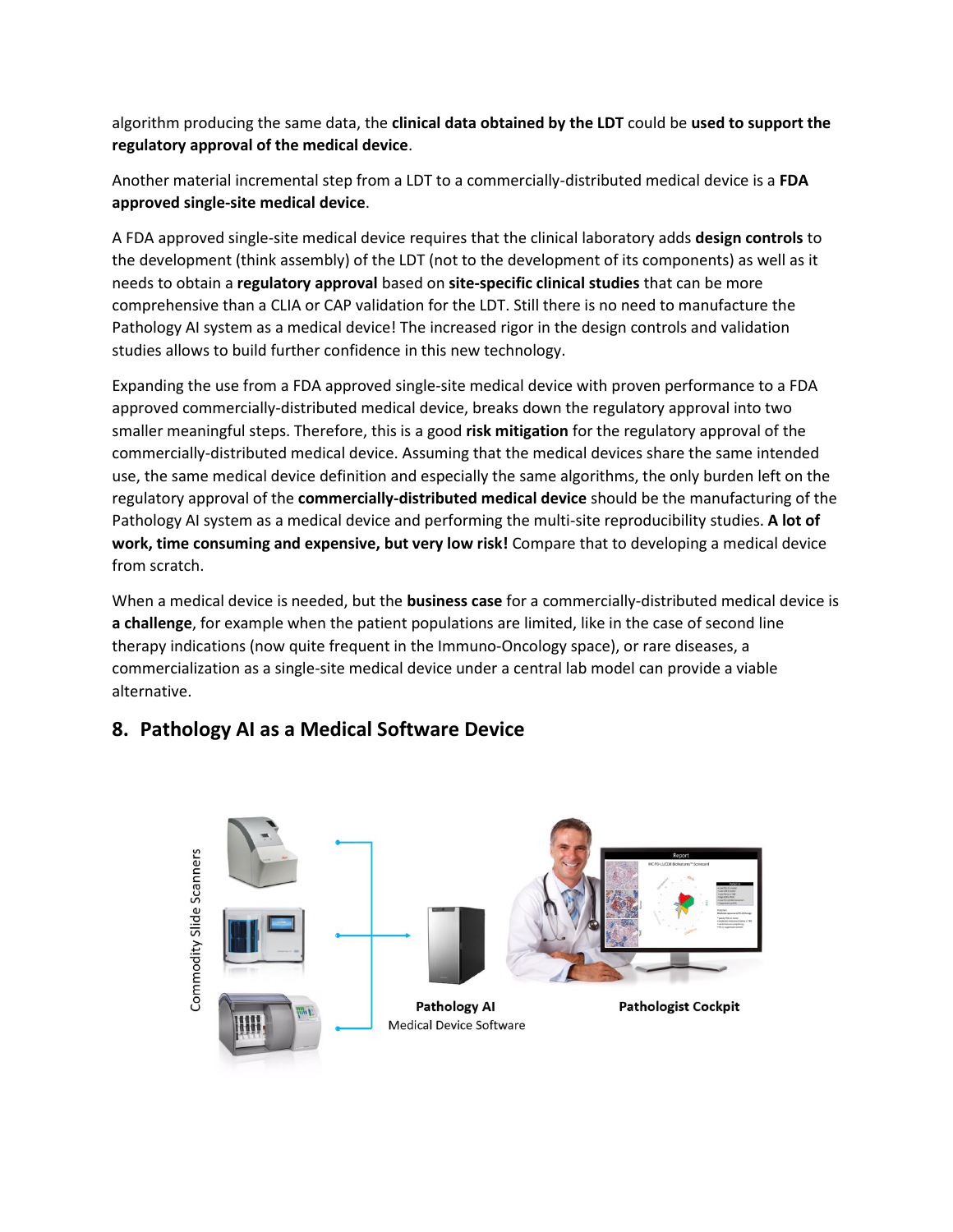A **Pathology AI system** with an intended use for clinical **Diagnostics (Dx), Prognostics (Px) or Companion Diagnostics (CDx)** can be commercialized as a **Medical Device**.

Commercialization as a medical device requires a) that the **Pathology AI system** is **manufactured as a medical device**, b) that **clinical studies** are conducted, c) the appropriate **regulatory approvals** are obtained, and d) a **(global) distribution channel** is established.

With the adoption of **Digital Pathology**, clinical laboratories are using slide scanners from different manufacturers. As those slide scanners account for the major investment in Digital Pathology, any Pathology AI system needs to be slide scanner agnostic and be compatible with slide scanners commonly found in clinical laboratories. Nobody wants to buy a new slide scanner just to be able to use a new Pathology AI system. As in radiology, pathology now needs to be able to plug-and-play with different modalities and devices to enable widespread adoption. **Pathology AI systems** need to be their **own medical devices** with a clear and easy path to work with **commodity slide scanners**. A Pathology AI system could be a medical device by itself that delivers reports for pathologists and oncologists, but often clinical laboratories would like to see an integration with their existing **LIS/LIMS**, which most LIS/LIMS today allow to do easily.

A Pathology AI system can be considered **Software as a Medical Device (SAMD)**, using Commercial-Off-The-Shelf (COTS) hardware. To **manufacture medical device software**, a company must have a software engineering team and a QA team with an established **Quality Management System (QMS)** based on **ISO 13485, ISO 14971, IEC 62304** and **FDA QSR**.

Pathology AI **Diagnostics (Dx)** and **Prognostics (Px)** products can be developed by "just" **technology companies**, no IVD manufacturer needs to be involved when common H&E staining or already approved IHC assays are used. The key is to get access to patient outcome data for the development and the clinical trials, which typically implies partnerships with **Academic Medical Centers (AMC)**. The entire burden on the development and commercialization is on the technology company.

Conversely, Pathology AI **Companion Diagnostics (CDx)** products are **driven by Pharma** companies developing therapeutics who need a test for patient selection as part of their drug label, thereby requiring a continuous path from their clinical trials to a Companion Diagnostics (CDx). The Pharma companies typically provide the data for the development and conduct the clinical trials required for the regulatory approvals as part of a therapeutic/diagnostic co-development. However, Companion Diagnostics (CDx) products typically also involve a partnership with **IVD (In vitro Diagnostics) manufacturers** who provide the wet **assays** and have the appropriate **distribution channels**.

Building a Pathology AI system from scratch is quite an endeavor, as a lot of expertise and experience needs to go into its development. But often, as seen in the case of a Companion Diagnostics (CDx), some **existing technology has shown clinical utility in an exploratory setting** and "just" needs to be manufactured as a medical device with a simplified user interface and locked-down algorithms. At this moment, it becomes important to control the software, relying on **in-house software development**, as opposed to using 3rd party software. Using a **validated prototype** (e.g. LDT under CLIA/CAP) as the basis for a medical device development **simplifies and de-risks the development lifecycle** considerably, which at that point can become a simple waterfall model. Being able to manufacture a medical device that provides the same data as its prototype during a clinical trial opens the door for a **product development**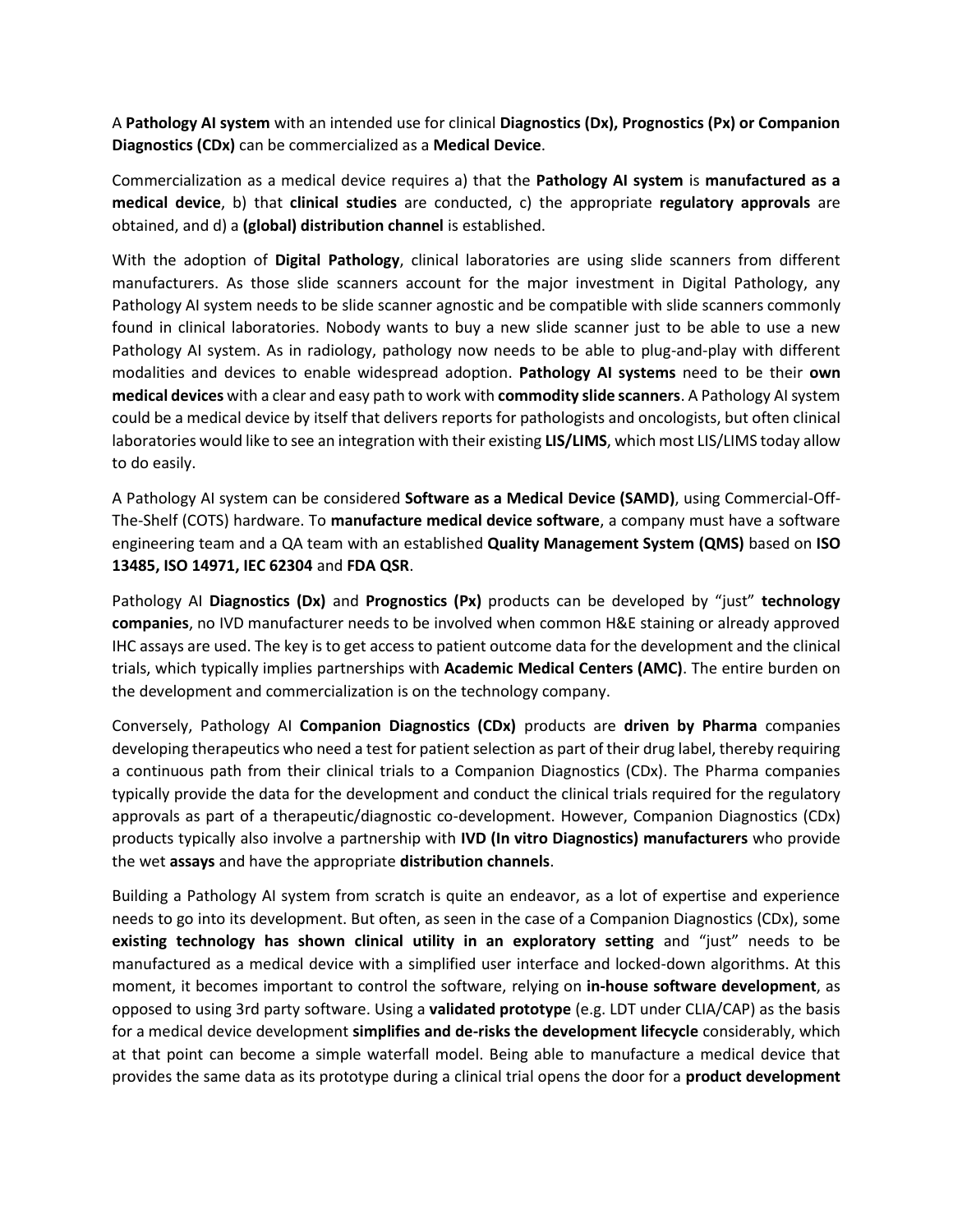**parallel to the clinical trials**, such that a simple bridge study can be used to allow the medical device to use the study data from the clinical trial for its regulatory approval.

Once a Pathology AI system has been manufactured as a medical device it provides a platform to which new applications for **Diagnostics (Dx), Prognostics (Px) or Companion Diagnostics (CDx)** can be added very quickly (basically only the algorithms), ultimately building a comprehensive **Pathologist cockpit**.

To run **clinical trials** and get the appropriate **regulatory approvals** for a medical device, a company must have the expertise to conduct clinical trials and to obtain regulatory approvals for IVDs globally, ideally having established **Standard Operating Procedures (SOP)** for **Good Clinical Practices (GCP) for Clinical Trials**.

Technology companies need to build their own **global distribution channels** into the clinical laboratories, or work with partners, like **IVD manufacturers**, that already have the appropriate **distribution channels**.

The **commercialization** of a **medical device** is **very costly**! The US anatomic pathology **market** for a medical device based on the current reimbursement model is relatively small, we estimate it to about **\$11 million**, which then again is shared by multiple manufacturers. The problem is that the anatomic pathology market is very segmented by subspecialties, which correspond to different tissue types (e.g. breast), for each of which a list of different tests (e.g. H&E diagnosis, IHC Her2, ER, PR) exists, which typically correspond to different stains. This creates a myriad of "**tissue – stain – clinical outcome"** specific tests that each must become a separate **medical device**. The **business case** to commercialize a Pathology AI system as a medical device is **a challenge**. See the chapter "Pathology AI needs a new business model" on a discussion about the business case for Pathology AI.

Interestingly, all **existing tissue image analysis medical devices for pathology** (Computer assisted IHC Her2, ER, PR, …) have been developed by Digital Pathology manufacturers, but with a completely **different business case** in mind, to be able to market their Digital Pathology equipment into the clinical market. No real Pathology AI medical device exist today.



### **9. Pathology AI needs a new business model**

The true barrier for Pathology AI is the business model, not the technology. To get Pathology AI into the clinical laboratories, payers need to provide a **value-based model** that creates a viable business case.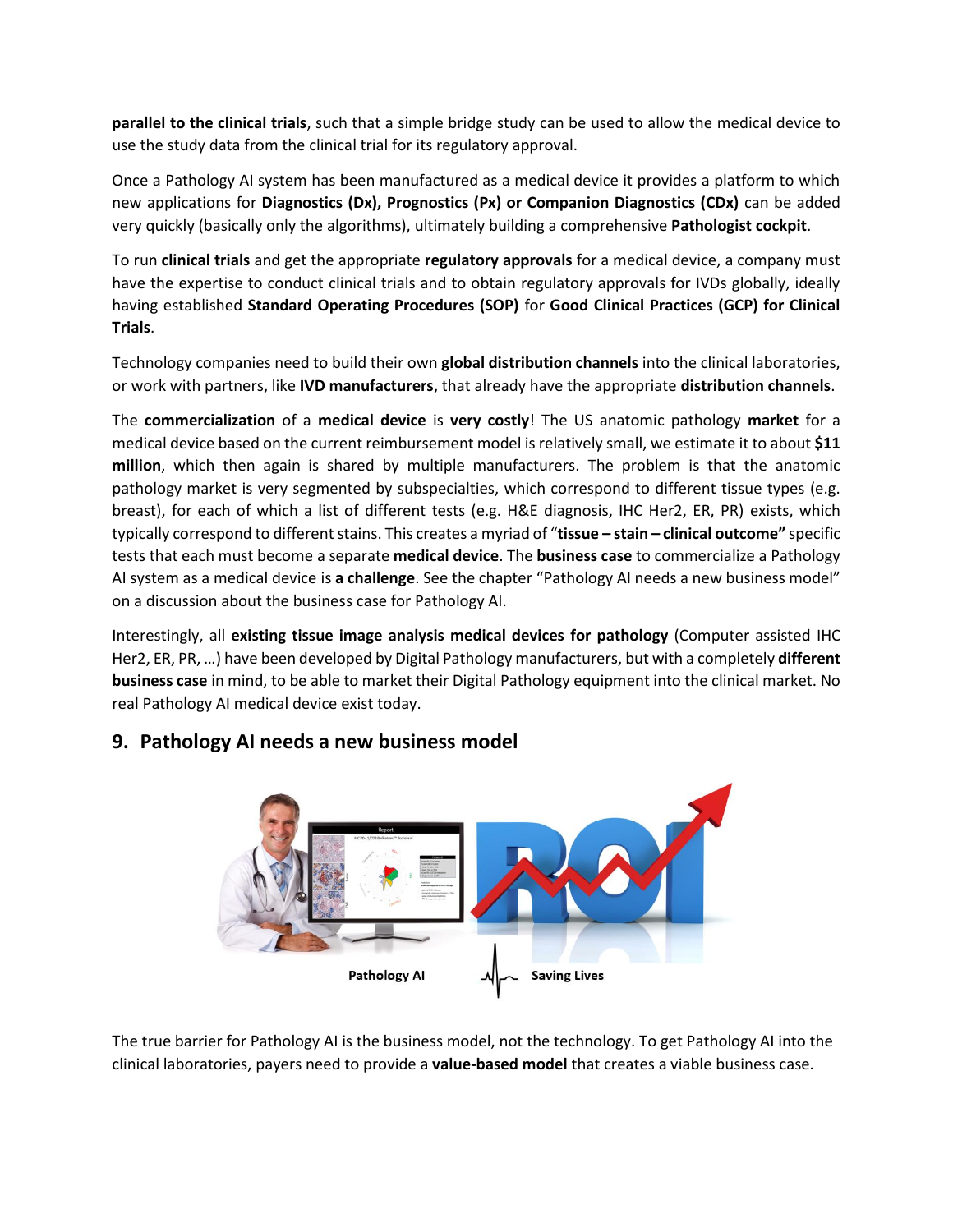We estimate the **US anatomic pathology market** for **tissue image analysis** based on the current **reimbursement model** (e.g. computer assistance = CPT 88361 – CPT 88360 = \$7-8) to be about **\$550 million** with about **\$7-8 per test**, even though it is unlikely that CMS (Centers for Medicare & Medicaid Services) is going to just add \$550 million to their reimbursements.

The problem is that the anatomic pathology market is segmented into subspecialties, which correspond to different tissue types (e.g. breast), each of which has a list of different tests (e.g. H&E diagnosis, IHC Her2, ER, PR), which typically correspond to different stains. This creates a myriad of "**tissue – stain – clinical outcome" specific tests**, each with its own little **market segment** that we estimate to be on average about **\$11 million** (e.g. breast – IHC HER2 – score), which is shared by multiple manufacturers.

Pathology AI is **dependent on the adoption of Digital Pathology**, which by itself does not have a tangible business case (unlike radiology). Depending on whether a laboratory has a scanner, any additional reimbursement for computer assistance may need to **fund the purchase of the Digital Pathology equipment as well**. Ultimately Pathology AI will **drive the adoption of Digital Pathology**, providing it with a Return-On-Investment (ROI)!

When you consider the costs associated with building and commercializing a Pathology AI system as a medical device, this **business case** becomes **a challenge**! See the chapter "Pathology AI as a Medical Device" for a discussion on what it takes to commercialize a Pathology AI system as a medical device.

#### **What is the killer app?**

Applications that provide the **same results as pathologists using a microscope**, just providing **better consistency** or **saving time**, **make almost no difference in the market**!

*We have seen this very clearly with the tissue image analysis IHC HER2 test for breast cancer, the poster child for these kinds of applications. The adoption started very strong between 1998 and 2002 when the additional reimbursement was very high, about an additional \$170 per test, and by 2002, about 450 ACIS systems (the first commercial product) were placed. This reimbursement changed to under \$60 in 2003, and in 2007, 5 years later, only 250 ACIS systems were still in the market. Today, the additional reimbursement is under \$10 per test.* 

*Interestingly, several additional tissue image analysis IHC HER2, ER, PR, etc. medical devices have been developed over the years, all by Digital Pathology manufacturers, who have a completely different business case in mind, to market their Digital Pathology equipment into the clinical market. Given that there was a predicate device, this allowed for an easy route.* 

Rare event detections, including pathogens, like Acid Fast Bacillus (AFB), or cellular patterns, like mitotic figures, which could save pathologists a lot of time, didn't' even get that far. Why would the diagnosis of cancer, the latest application that everybody is talking about, be any different? After all, the gold standard is a pathologist using a microscope, why change to potentially lose money?

The adoption of Pathology AI, under the current reimbursement model, will only be driven by "**microscope impossible" tests that require a pathologist to use Pathology AI**. Today, **Immuno-Oncology (IO)** is the **killer app** with a massive business case behind it. There is an extensive need for tissue context data that other modalities, like next generation sequencing, cannot provide. The required analysis of the tissue is far too complex for a pathologist, if we just give him a microscope.